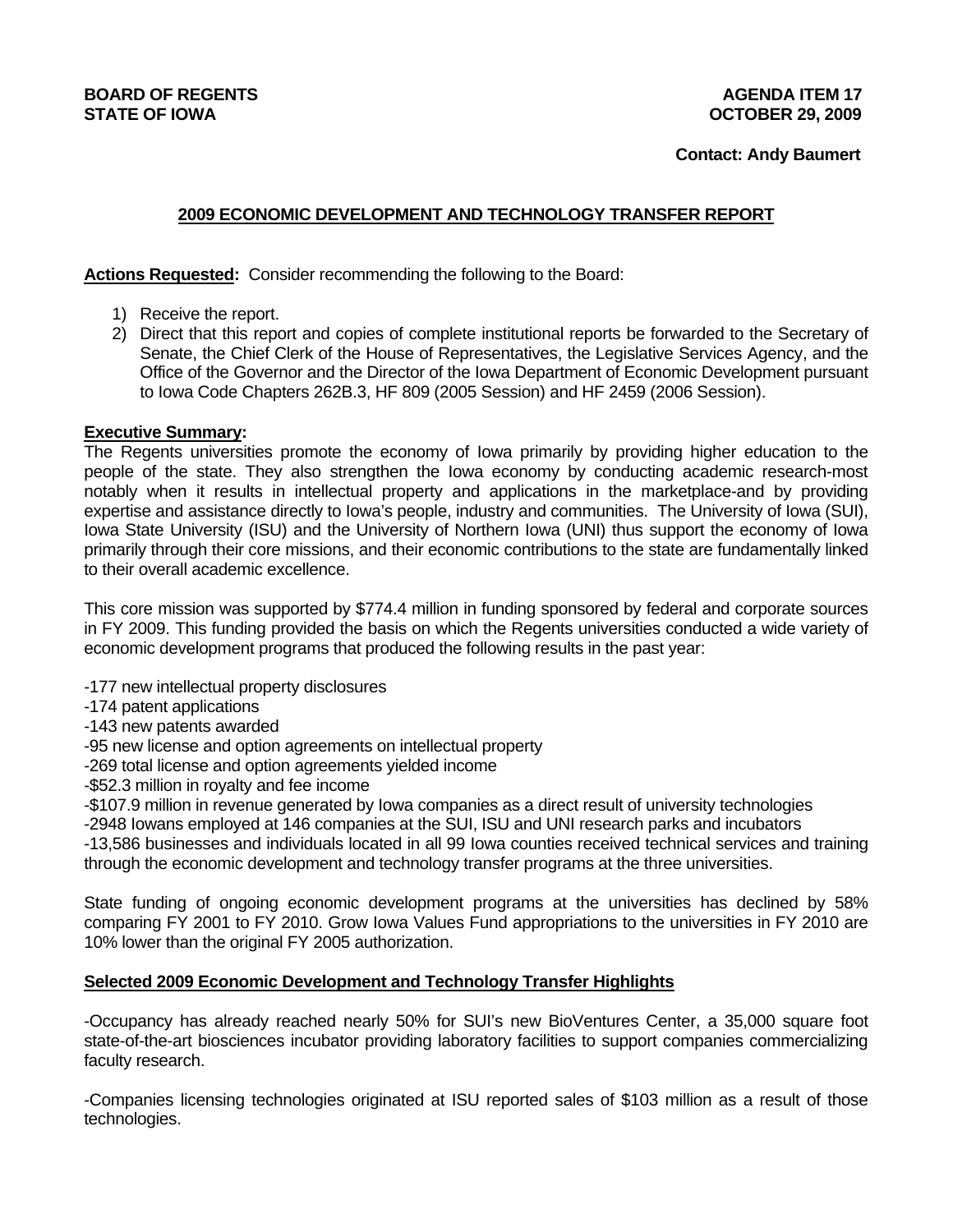-Assistance from the UNI Institute for Decision Making helped local communities create more than 1,500 jobs in those communities.

-The SUI Research Park reports 2,029 employees living in 107 communities in 31 Iowa counties with an annual payroll of nearly \$100 million, generating \$5.7 million in state income taxes.

-Companies receiving technical assistance from ISU's Institute for Physical Research and Technology reported \$14.5 million in increased sales, increased investments or reduced operating costs as a result of the assistance.

-46 companies graduated from UNI business incubation programs and leveraged \$4 million in new commercial and equity financing in the Cedar Valley.

-The SUI John Pappajohn Entrepreneurial Center was rated one of the Top 25 programs in the nation by *Entrepreneur* magazine.

-775 businesses from 96 counties received assistance from ISU's Center for Industrial Research and Service and reported 3,079 jobs created or retained, \$184 million in sales gained or retained, and \$24 million in costs avoided.

-UNI's MyEntreNet program now lists more than 3,000 actively engaged users across the state.

-2,544 clients in 99 counties received 11,519 hours of business counseling from the Small Business Development Centers.

-The UNI Metal Casting Center provided technical assistance to 30 foundries in Iowa.

#### **Engagement**

Many organizational units at the Regents universities are engaged with Iowa's people, industry and communities for the promotion of the state's economic development. Key economic development efforts include: research, intellectual property development and technology transfer, business incubation and acceleration, direct technical assistance to local and regional economic development groups, technical assistance and counseling to businesses, market research for Iowa companies and attracting and retaining businesses in the state. More than 13,000 businesses and individuals in Iowa received these services in 2009. These activities are also highly coordinated with the economic development efforts of the Governor, the Iowa General Assembly and state agencies including the Iowa Department of Economic Development.

#### **State Funding for Economic Development and Technology Transfer**

State funding in FY2009 was provided in three primary economic development program areas:

#### 1. Ongoing Economic Development and Technology Transfer Programs: FY 2009 \$3.79 million

In FY 2009, the state initially provided \$3.79 million for several ongoing programs which include the research parks at SUI and ISU, the Institute for Physical Research and Technology, the Small Business Development Centers, the Institute for Decision Making, the Metal Casting Center and the Center for Advanced Drug Development. The initial appropriations were reduced by across the board and selective budget reversions of approximately 2.5%. The FY 2010 appropriation was then reduced by 6.7% during the 2009 legislative session and by another 10% by the Governor's October 9, 2009 across the board cut, bringing the present FY 2010 net appropriation to \$3.18 million. This is a decline of 58% below the \$7.63 million provided in FY 2001.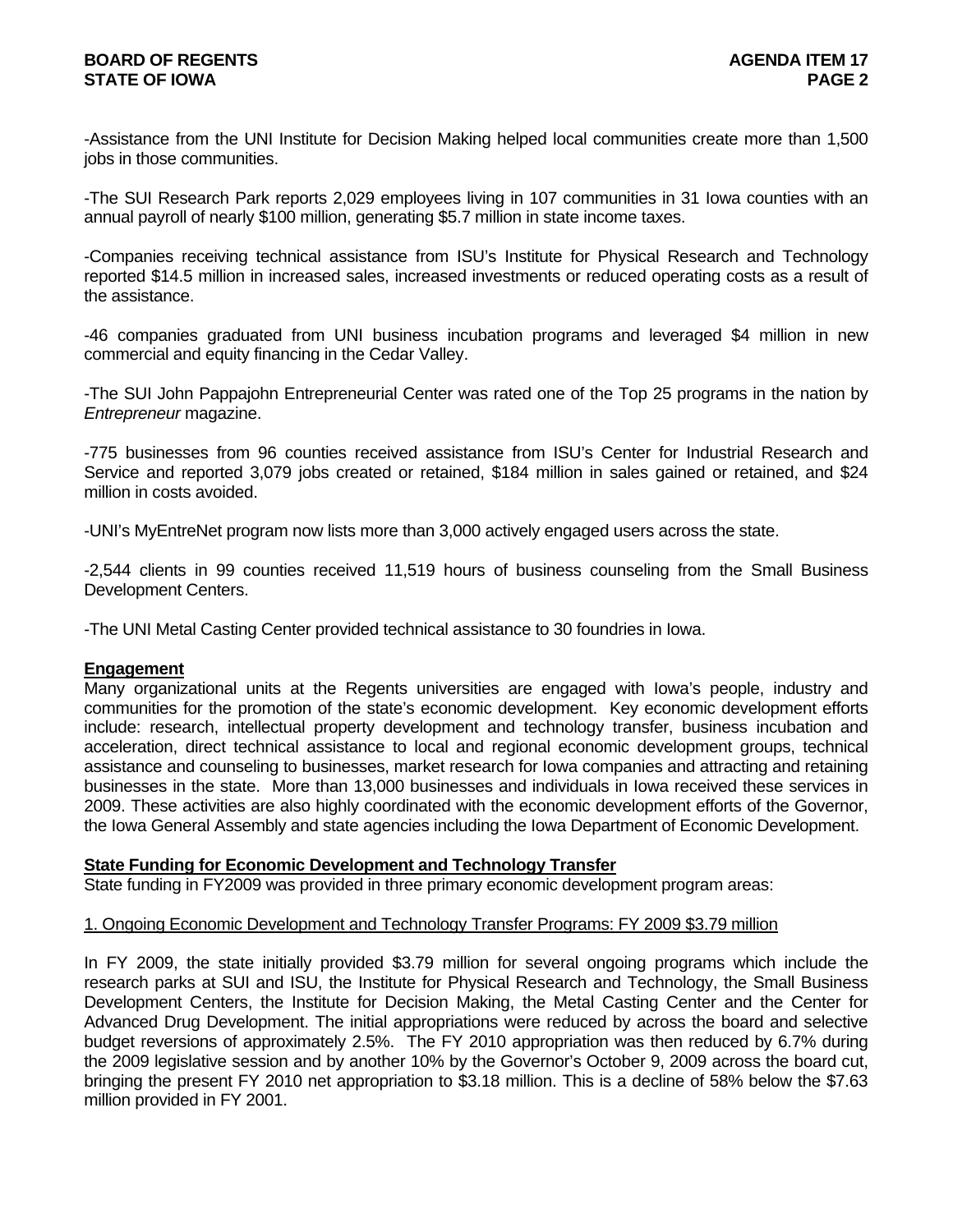### **BOARD OF REGENTS AGENTS** AGENERATION OF REGENERAL AGENERATION OF A SALE AGENERATION OF REGENERAL AGENERATION OF  $\sim$ **STATE OF IOWA** PAGE 3

### 2. Grow Iowa Values Fund (GIVF): FY 2009 \$4,000,000

In FY 2005, the General Assembly authorized a ten-year annual appropriation of \$5 million under the GIVF to the Regents universities for purposes of supporting the human and physical infrastructure needed to effectively develop and transfer technology discoveries and to fund development projects involving existing companies and start ups.

Many of the GIVF-funded projects involve multi-year research and development efforts with private companies. A number of projects funded in earlier years are now being completed and are demonstrating a significant impact on job and wealth creation. For example, nine startup companies whose projects received GIVF funding through ISU in FY 2006 report \$23.5 million in new investment and cost savings and \$9.1 million in sales increases, for an average impact of \$3.6 million per company. That compares to a total of \$1.9 million in GIVF funds invested by ISU that entire fiscal year.

The FY 2009 GIVF appropriation was reduced by \$1 million as part of a larger state government-wide effort to provide funds for flood recovery. For FY 2010, the legislature approved \$4.5 million in GIVF funding, of which \$4.32 million was allocated for the three universities and \$180,000 was allocated for projects submitted by independent colleges and universities. The Board of Regents approved the universities' FY 2010 proposals at the August, 2009 board meeting. The universities and companies involved in the projects have identified \$4.46 million in matching funds for the projects. Examples of projects included:

-\$146, 610 for development, evaluation and commercialization of vaccines for swine influenza virus. The project will be conducted in partnership with Harrisvaccines, Inc., an Iowa company with 17 employees. Technology developed by the company enables much more rapid production of vaccines for all subtypes of H1 and H3 influenza. Swine influenza has an annual impact of \$200 million on the swine industry.

-\$450,000 to support new company formation and faculty education programs through the SUI Research Foundation.

-\$180,000 to the National Ag-Based Lubricants Center for work on new methods of improving the performance of vegetable oils as lubricants, and for new techniques using vegetable oils as engine lubricants.

#### Private College Grant Program

Of the \$4 million in FY 2009 GIVF funding, \$160,000 was awarded by the Board of Regents at the December 2008 meeting to two independent universities and colleges for economic development and technology transfer projects. The two projects include \$254,156 in matching funds.

Drake University received \$60,000 for the establishment of a Pharmacogenomics Training and Research Laboratory (PTRL). Pharmacogenomics is a discipline of health science related to the manner in which genes affect individual responses to drugs, presenting an opportunity to customize treatment or therapies for diseases such as breast cancer and leukemia. The PTRL will serve as a central facility for Drake faculty involved in research, and on a fee basis for organizations outside the University. The facility is intended to foster the development of intellectual property as a result of the research conducted.

Luther College received \$100,000 for a project entitled "A New Class of Plant-based Plastics Derived from Soybean and Corn Oil." The researcher proposes to develop polyguanidine polymers from the fatty acids found in corn and soybean oil. The investigator believes these specific polymers, derived entirely from plants, offer market advantages compared to other bioplastics which still contain some percentage of petroleum based products. It is also believed the new polymers will have a more stable molecular structure which will make them better suited for particular applications like liquid crystal displays.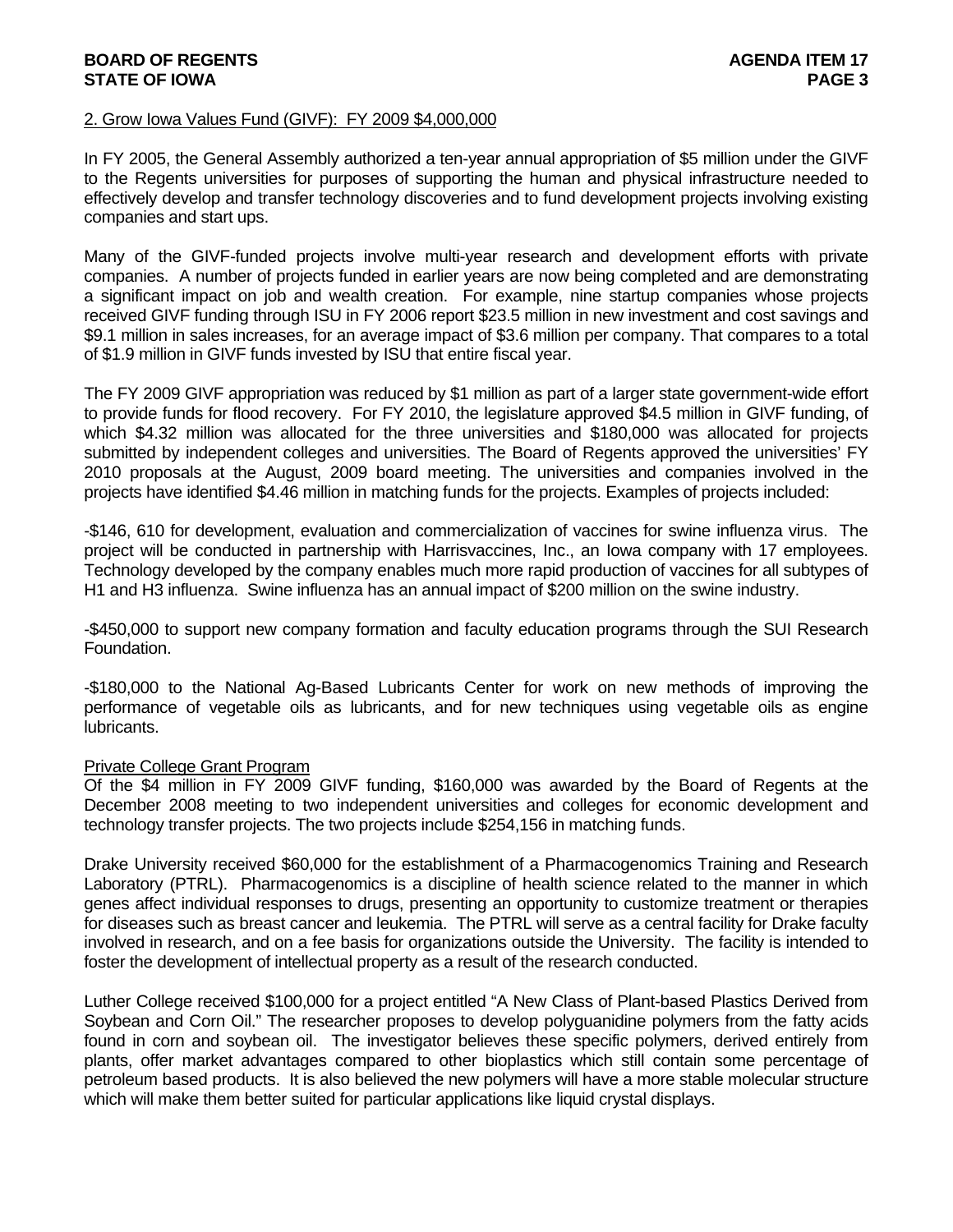## **BOARD OF REGENTS AGENUS AGENERATION CONTROL STATE OF IOWA** PAGE 4

The Board will review FY 2010 proposals from private colleges at the December, 2009 meeting. A total of \$180,000 will be available for these projects.

### 3. Battelle Economic Development Appropriations:

The Iowa General Assembly authorized \$20 million in FY 2007 funding to the Regents universities for economic development activities in three key platform areas of biosciences, advanced manufacturing and information technology. Of the total, \$5 million was designated to be used for endowed chairs and faculty salaries, \$6.8 million for related physical infrastructure and \$8.2 million for general support of projects in the key platform areas. The Board of Regents approved the universities' proposals in September of 2006. The universities provide regular progress reports on the Battelle-funded projects at Regents board meetings. No new Battelle funding has been provided by the Iowa legislature since the 2006 Session.

Nearly all of the projects include matching funding, either from businesses, the universities or federal agencies, even though matching funding for platform projects is not required by the legislation. The platform funding provided funding for 23 projects with research participation or investment by more than 40 companies and entrepreneurs to create new products and technology services. The aggregate amount of industry/university/federal matching funding for all three universities was \$49.5 million, resulting in a better than 5 to 1 matching ratio with the \$8.2 million in Battelle platform funding provided.

Many of the projects funded are multi-year initiatives at various stages of development or completion. Highlights of progress made during 2008-2009 include:

-Battelle funds used to create an endowed chair at SUI were instrumental in retaining a key faculty member who has since obtained \$15 million in federal research funding for research in macular degeneration and has created a company which has obtained \$37 million in venture capital investment.

-Private fundraising has now been completed for all four new endowed chairs at ISU. The new chairs created include two in veterinary medicine, one in engineering and one in biorenewable energy science and technology.

-A project using the pig as a model to predict bone disorder predisposition in pigs and humans has attracted additional funding and commercial interest and the ISU project leader reports two startup companies being formed.

-An ISU project designed to develop an enzyme fusion with application in animal neurological and ophthalmological diseases has resulted in an additional \$1 million in external funding and a patent disclosure for a technology of interest to a specific biopharmaceutical company.

-A UNI project involves development of advanced technology to replace heavy castings with high performance titanium castings. The resulting technology is available to the Rock Island Arsenal and is available for licensing by commercial firms throughout the Midwest.

-A collaborative project between UNI's Metal Casting Center and ISU aims to develop advanced manufacturing methods for lightweight steels for use in the wind energy generation industry.

-Battelle funds were used to help create an entrepreneur-in-residence program at SUI which provided the commercialization expertise needed for a researcher to form a company, SantosHuman, Inc. which has since shipped 70 licenses for its software product.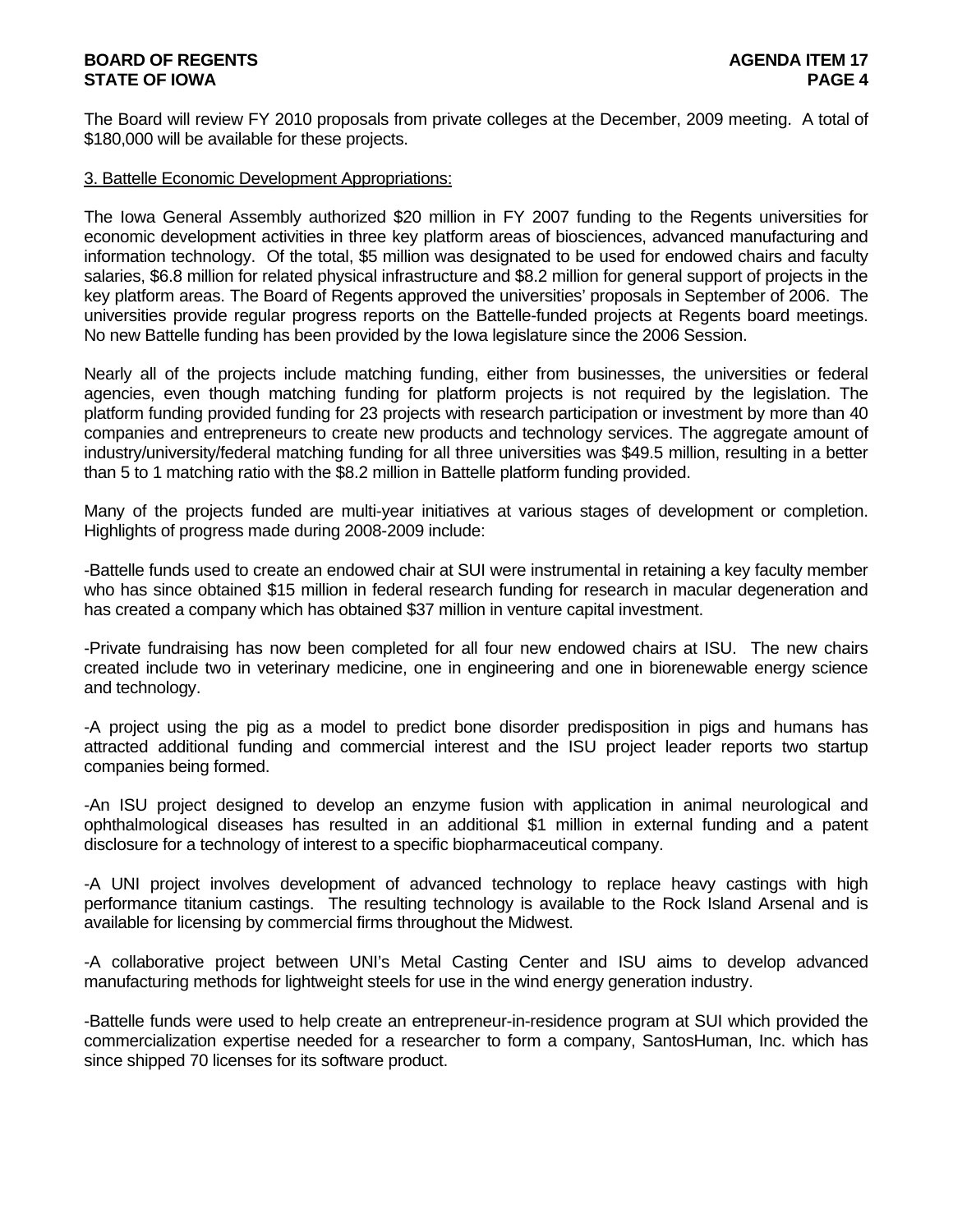## **BOARD OF REGENTS AGENERY AGENERY AGENERY AGENERY AGENERY AGENERY 17 STATE OF IOWA** PAGE 5

### **Full Reports Available**

The full annual reports from the universities are available at the Board of Regents website and will be provided to the General Assembly, the Governor's Office, the Legislative Services Agency and the Iowa Department of Economic Development.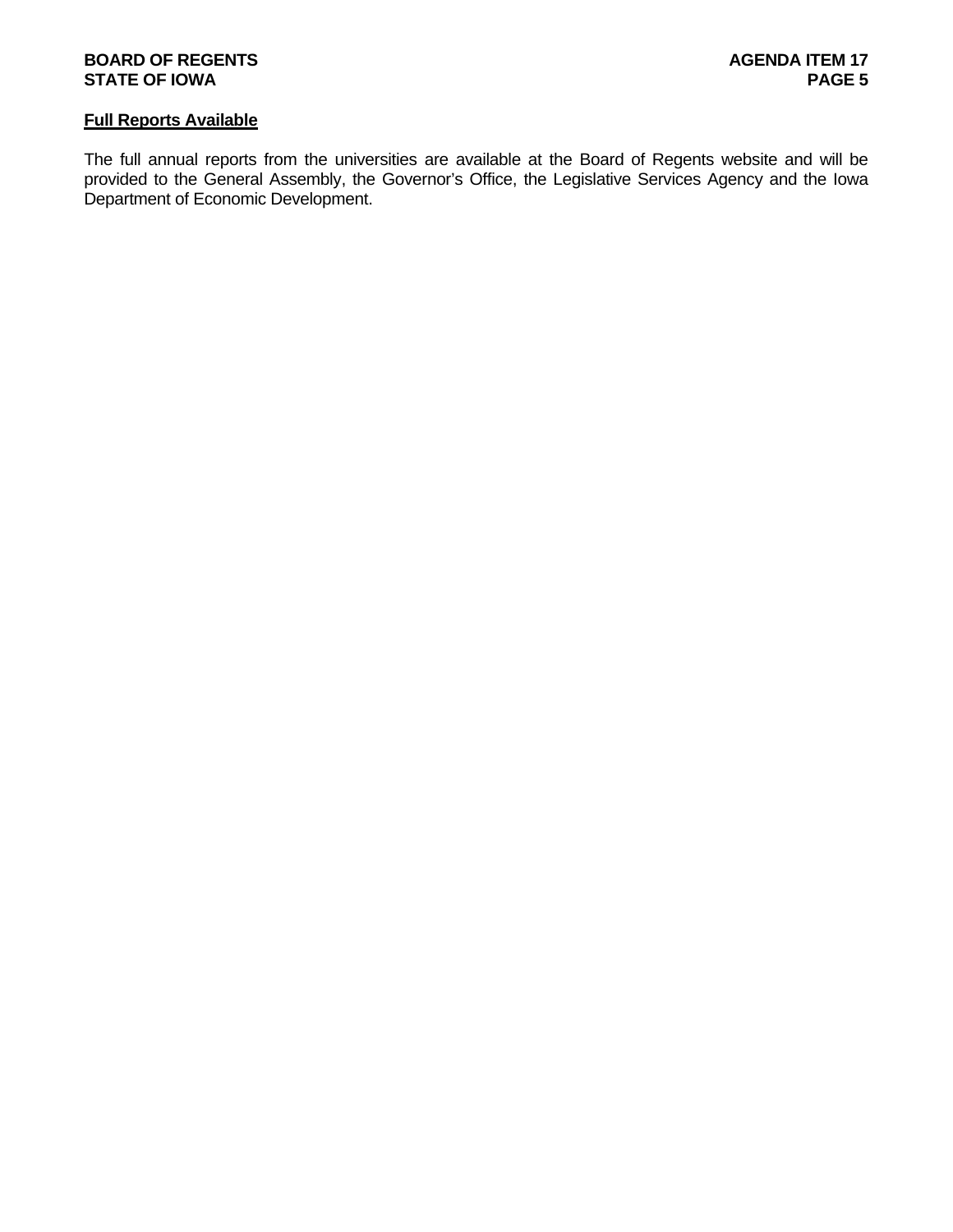## **BOARD OF REGENTS STATE OF IOWA**

| Table 1: Intellectual Property, Technology Transfer, and External Support FY2007-2009                                 |                |                  |                   |                          |                 |                   |                  |                          |                  |                   |                  |                          |
|-----------------------------------------------------------------------------------------------------------------------|----------------|------------------|-------------------|--------------------------|-----------------|-------------------|------------------|--------------------------|------------------|-------------------|------------------|--------------------------|
|                                                                                                                       | FY 2007        |                  |                   |                          |                 |                   | FY 2008          |                          | FY 2009          |                   |                  |                          |
| <b>Indicators</b>                                                                                                     | <b>ISU</b>     | <b>SUI</b>       | <b>UNI</b>        | Regents<br><b>Totals</b> | <b>ISU</b>      | <b>SUI</b>        | <b>UNI</b>       | Regents<br><b>Totals</b> | <b>ISU</b>       | <b>SUI</b>        | <b>UNI</b>       | Regents<br><b>Totals</b> |
| 1. Number of disclosures of<br>intellectual property                                                                  | 114            | 87               | 26                | 227                      | 87              | 68                | 16               | 171                      | 95               | 70                | 12               | 177                      |
| 2. Number<br>0f<br>patent<br>applications filed                                                                       | 41             | 130              | 4                 | 175                      | 53              | 109               | 8                | 170                      | 40               | 128               | 6                | 174                      |
| 3. Number<br>$\overline{of}$<br>patents<br>awarded                                                                    | 26             | 119              | $\overline{7}$    | 152                      | 27              | 65                | 5                | 97                       | 23               | 116               | $\overline{4}$   | 143                      |
| 4. Number of license and<br>option<br>agreements<br>executed on institutional<br>intellectual<br>property in<br>total | 113            | 34               | $\overline{2}$    | 149                      | 62              | 22                | 4                | 88                       | 84               | 18                | $\mathfrak{Z}$   | 95                       |
| 5. Number of license and<br>option<br>agreements<br>executed on institutional<br>intellectual<br>property in<br>lowa  | 62             | $\sqrt{3}$       | $\overline{2}$    | 67                       | 13              | $\overline{4}$    | 4                | 21                       | 32               | $\overline{2}$    | $\sqrt{3}$       | 37                       |
| 6. Number of license and<br>option<br>agreements<br>yielding income                                                   | 268            | 151              | 11                | 430                      | 250             | 143               | 12               | 405                      | 121              | 135               | 13               | 269                      |
| 7. Revenue<br>to<br>lowa<br>companies as a result of<br>licensed technology <sup>1</sup>                              | \$83 million   | \$1.5<br>million | \$4.56<br>million | \$89.06<br>million       | \$84<br>million | \$1.23<br>million | \$3.8<br>million | \$89 million             | \$103<br>million | \$1.71<br>million | \$3.2<br>million | \$107.9 million          |
| 8. Number<br>$\overline{of}$<br>startup<br>companies formed, in<br>total (through licensing<br>activities)            | $\overline{2}$ | 1                |                   | $\sqrt{3}$               | $\overline{2}$  | $\overline{2}$    |                  | $\overline{4}$           | $\mathbf{1}$     | $\overline{2}$    |                  | $\mathfrak{Z}$           |
| $\overline{of}$<br>9. Number<br>startup<br>companies formed, in<br>lowa (through licensing<br>activities)             | $\overline{2}$ | 1                |                   | $\mathfrak{Z}$           | $\overline{2}$  | $\overline{2}$    |                  | 4                        |                  | $\overline{2}$    |                  | $\mathfrak{Z}$           |
| 10. Number of start up<br>formed<br>companies<br><b>UNI</b><br>through<br>MyEntrenet/Incubator                        |                |                  | 51                | 51                       |                 |                   | 59               | 59                       |                  |                   | 74               | 74                       |
| 11. Number of companies in<br>research park/incubators                                                                | 61             | 50               | 15                | 126                      | 71              | 51                | 17               | 139                      | 62               | 50                | 34               | 146                      |